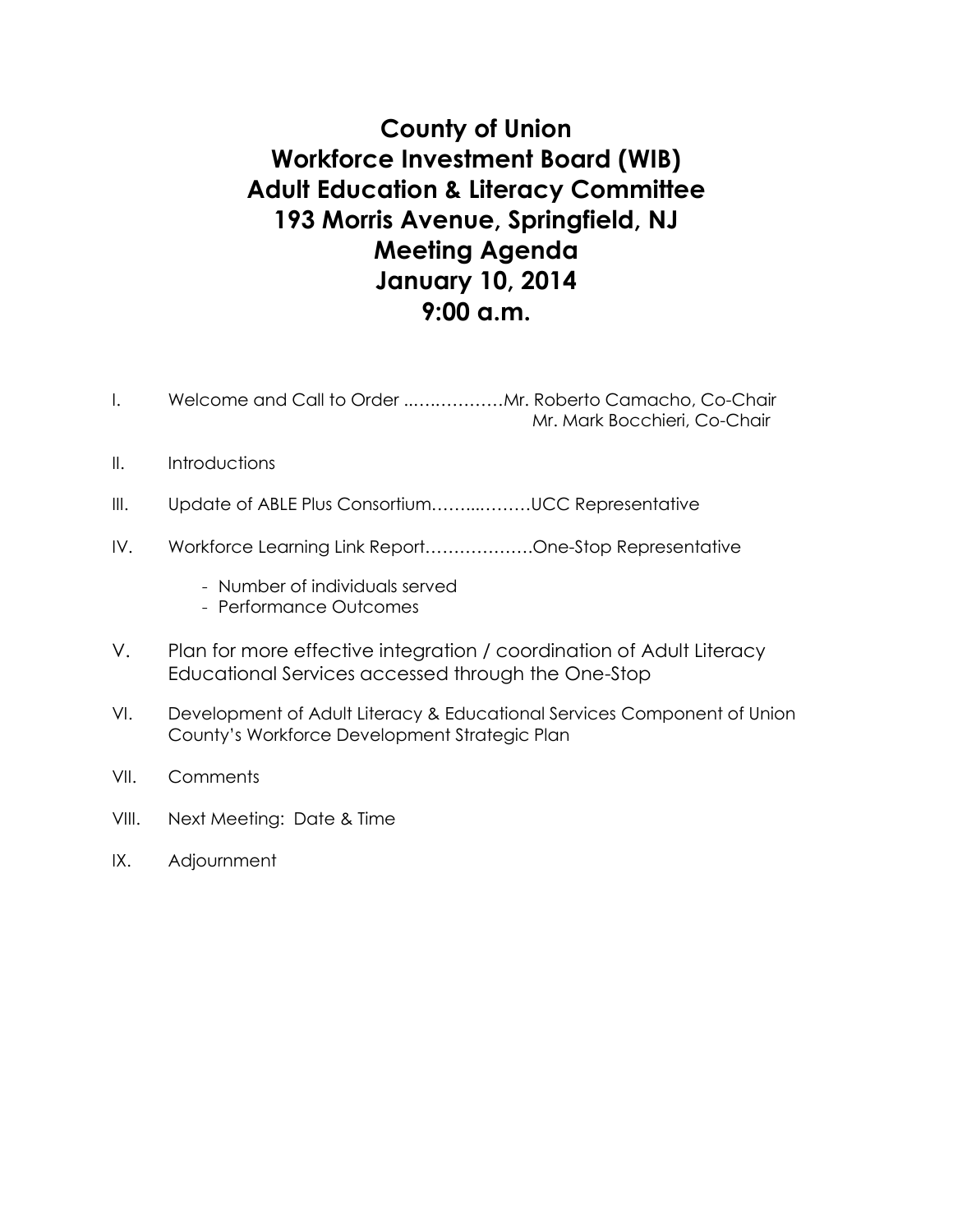County of Union Workforce Investment Board (WIB) Adult Education & Literacy Committee Meeting 193 Morris Avenue, Springfield, NJ January 10, 2014 at 9 am

## **Committee Members Present**

Roberto Camacho, Investors Bank (Co-Chair) Juan Carlos Dominguez, J.J.J. Distributors Gloria Durham, Genesis Healthcare Solutions Marlene Loff, Union County College Kim McConnell, The McConnell Leadership Group Julio Sabater, Workforce Advantage

## **Committee Members Absent**

Mark Bocchieri, Verizon New Jersey Jean Forstenhauser, Linden Adult School Elizabeth Gloeggler, Union County Literacy Volunteers of America Syreeta McClain, Union County Vocational Technical School Lyle Moseley, Elizabeth Board of Education Stephen Nacco, Union County College

### **Guests**

Dawn Harrison, Union County Literacy Volunteers of America (sitting in for Elizabeth Gloeggler)

### **Staff**

Antonio Rivera, Director, Workforce Investment Board Philip Kandl, Workforce Investment Board

#### **Meeting Summary**

- I. The meeting was called to order by the Adult Education & Literacy Co-Chair Mr. Roberto Camacho at 9:05 am. Self introductions followed.
- II. Mr. Antonio Rivera briefly explained to the new members how policies will be developed by the Adult Education & Literacy Committee. Mr. Julio Sabater mentioned the importance of the Committee being an advocate on behalf the public for the provision of literacy services. Discussion followed.
- III. Mr. Kandl explained the two programs that provide adult literacy services: WIA Title II ABLE Plus Consortium and the Workforce Learning Link program. The ABLE Plus Consortium provides adult basic educational services and ESL instruction to over 1500 individuals annually and the Workforce Learning Link has two classrooms, on located at each One-Stop Career Center that provides short term workplace literacy instruction including computer literacy. Each Workforce Learning Link classroom has twelve computer workstations providing self-paced instruction.